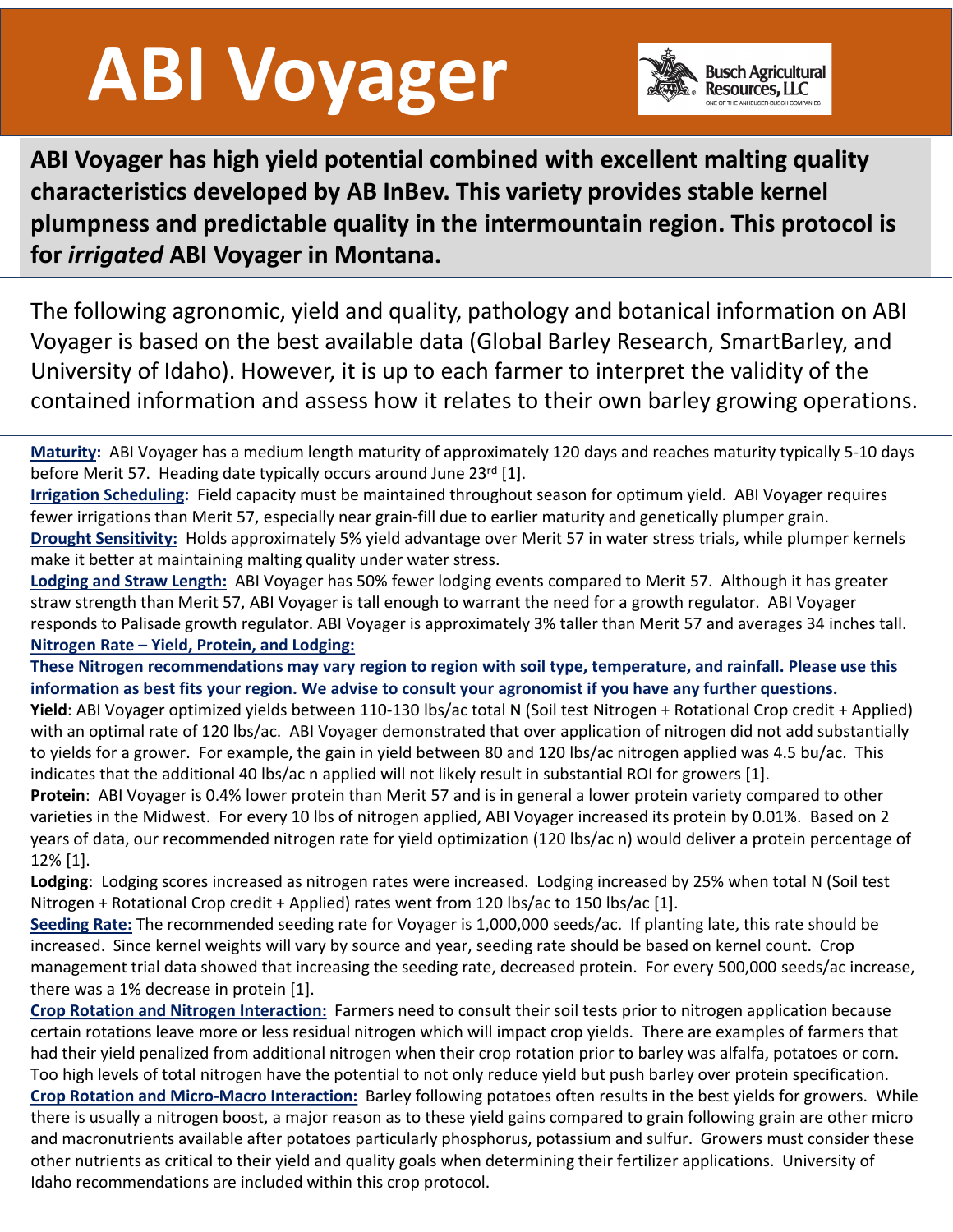## **ABI Voyager**



- **High yield potential**
- **Good plumpness**
- **Low protein**
- **Great test weight**





**Test Weight** 52.3 **Test Weight (Ibs/bu)** Variety Name ABI VOYAGER MERIT 57 (US) Eastern Idaho (US) Southern Idaho

**AB InBev Researcher's notes on ABI Voyager:** "ABI Voyager's improved agronomic traits make it the highest yielding variety to be released by ABInBev's barley breeding program. Voyager can be pushed to higher yields in high-input environments. We do caution that targeting maximum yield potential increases risk of losing malting spec by high protein. We see evidence of the success of ABI Voyager because farmers in Idaho are beating test plot yield."



## Micro and Macronutrient Recommendations

| Phosphorus (P)                                                                                     |                  |                                                        |     |     |
|----------------------------------------------------------------------------------------------------|------------------|--------------------------------------------------------|-----|-----|
| Phosphorus fertilizer rates based on soil testing                                                  |                  |                                                        |     |     |
| NaHCO3, soil<br>test P                                                                             | Free Lime %      |                                                        |     |     |
| $(0-12$ inches)                                                                                    | 0                | 5                                                      | 10  | 15  |
| (ppm)                                                                                              | (lb P2 O5 /acre) |                                                        |     |     |
| 0                                                                                                  | 240              | 280                                                    | 320 | 360 |
| 5                                                                                                  | 160              | 200                                                    | 240 | 280 |
| 10                                                                                                 | 80               | 120                                                    | 160 | 200 |
| 15                                                                                                 | 0                | 40                                                     | 80  | 120 |
| 20                                                                                                 | 0                | 0                                                      | 0   | 40  |
| Potassium (K)<br>lb/acre K2O.<br>Sulfur (S)<br>With soil tost loyals of loss than 10 npm 5 and low |                  | With soil test levels of 0 to 75 ppm K, apply 0 to 240 |     |     |

• With soil test levels of less than 10 ppm S and low-[1] Mith soil test levels of less than 10 ppm S and low-<br>sulfur irrigation water, apply 20 to 40 lb/acre of S. [2]